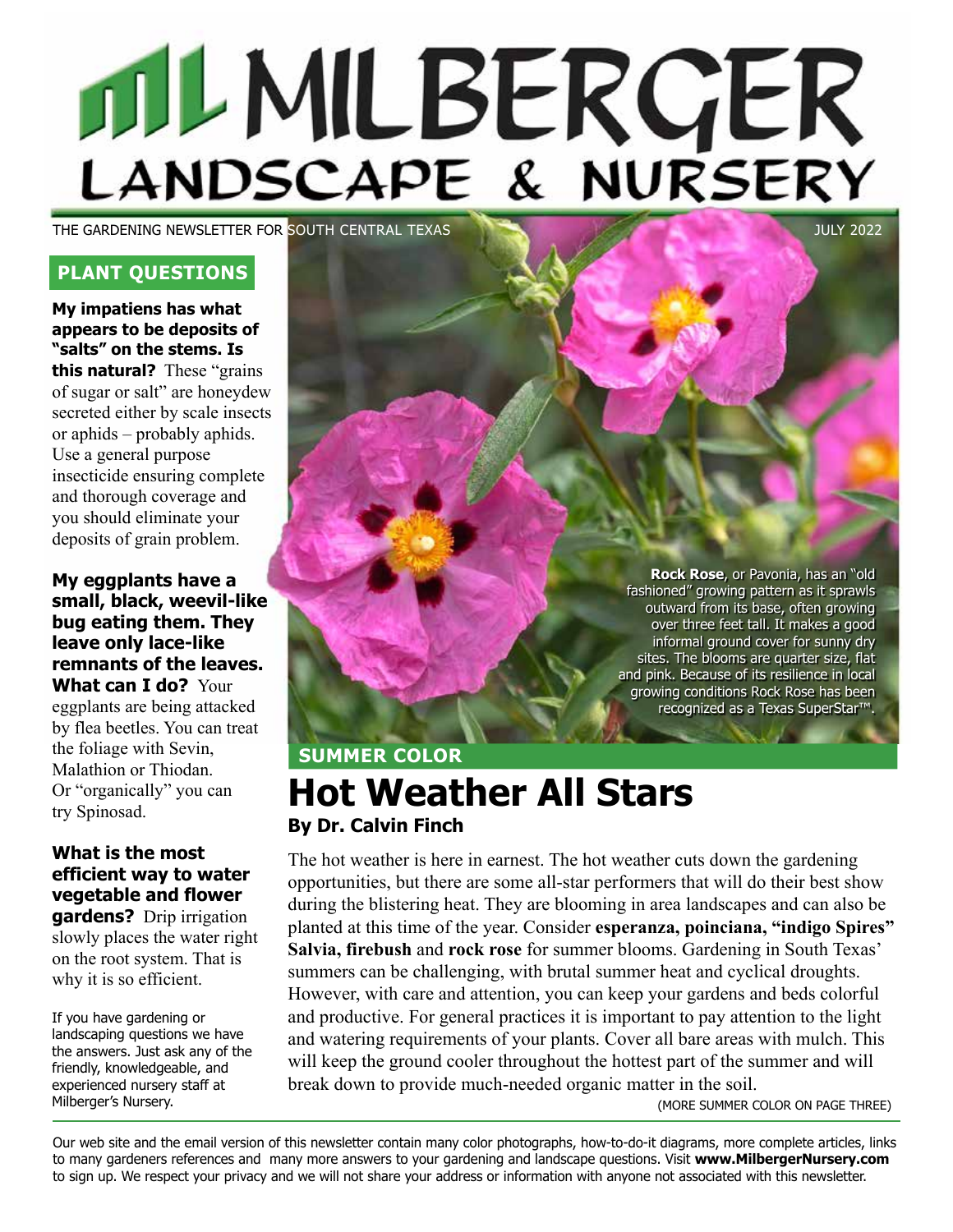# **Texas Tough Persimmon**

### **By David Abrego, SAWS Conservation Consultant**

This sun-loving perennial beauty bears sweet black fruit in late summer for you and the wildlife to enjoy. Many times, nature is not balanced and gives many virtues to a single plant. This is exactly what happened to Texas persimmon.

This perennial shrub (or small tree) is extremely drought tolerant and an excellent choice for decorating our gardens. Its bark is a smooth, steely gray color and the leaves are small, thick, and covered with tiny hairs. Although it's slow growing, Texas persimmon can eventually reach 20 feet tall.

In spring, Texas persimmon boasts branches covered in small white flowers that develop into hundreds of oneinch fruits that cover the tree in late summer. The very sweet black fruit (similar to figs or prunes in taste) can be consumed fresh or used to make jelly. Myriad species of birds and mammals love the fruit, which is also used in many places around Mexico to dye leather. (The dark purple fruit can also stain driveways and decks.)

Texas persimmon reproduces mainly by seed and enjoys mostly sunny spots with good drainage, but it's not very demanding since it will resist onslaughts of both heat and poor nutrient soils.

If you have a nice open space in the sun where other plants have said no, give this tough Texan a chance to put the sun and drought in their place.



To find us: Take the Bulverde Exit off of Loop 1604. The entrance to Milberger's is next to the Circle K gas station.

### **Milberger's Landscape Nursery**

Open 9:00 to 6:00 Monday to Saturday And 10:00 to 5:00 on Sundays

3920 North Loop 1604 San Antonio, TX 78247 (210) 497-3760

Or on the World Wide Web at www.milbergernursery.com nursery@milbergersa.com

# **TEXAS FRUIT TREES Milberger's Nursery** July Features



1-866-308-8867



Our Writers have the answers: **Dr. Jerry Parsons** is a well renown Horticulture Specialist who is retired from the Texas AgriLife Extension Service in San Antonio; **Dr. Calvin Finch** is the retired Director of Water Conservation and Technology at the Texas A&M University System. The Gardening Newsletter for South Central Texas is edited by **Marc Hess** at fullfathom505@gmail.com.

**@milbergerssa**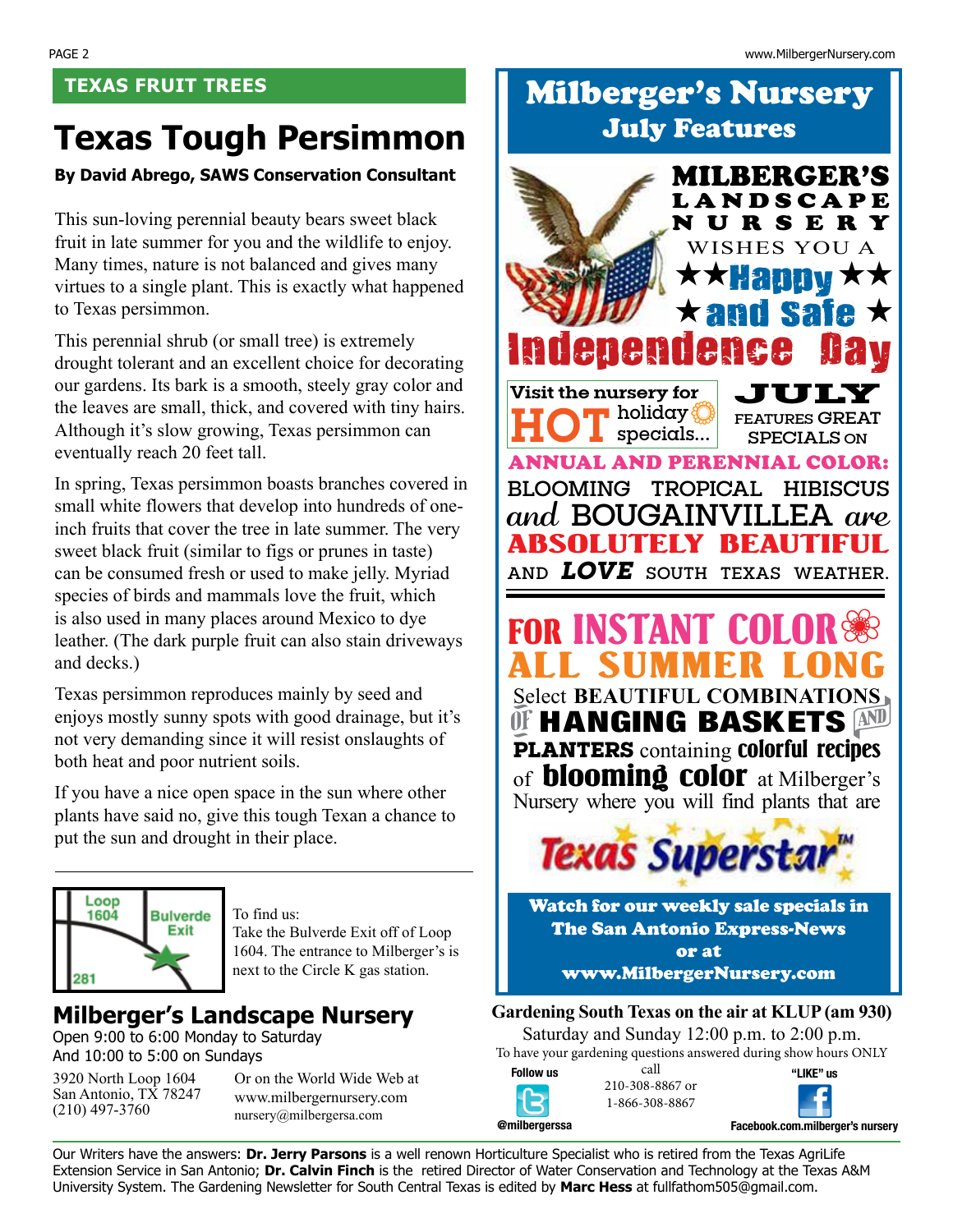### **SUMMER COLOR**

### **Hot Weather All Stars**

(CONTINUED FROM FRONT PAGE)

**Pride of Barbados** or **poinciana** like the sun and heat as much as esperanza. Like esperanza they do not need supplementary irrigation and they are a favorite hummingbird plant. Butterflies also favor the rounded clumps of "glow in the dark" orange and yellow blooms. Unfortunately deer eat poinciana. A poinciana makes an airy tropical looking plant that freezes back each winter, but grows to seven or eight feet tall by summer's end.



**Firebush** is a sun loving summer bloomer in the same league as poinciana and esperanza. It has nickel size tubular red blooms that cover the shrub from June until November. Firebush has an attractive red tint to its foliage and purple red foliage after the first cold wave moves through. In between the red blooms is probably the most favored hummingbird plant in the garden.

"*Poor cultural practices and neglect during summer months will weaken your beautiful summer bloomers and make it harder for them to withstand rugged winter condition.*"<br>
~ Dr. Jerry Parsons, Bexar County Horticulturalist

**Esperanza** is also called **Texas Bells**. The blooms are bright yellow and look like miniature bells (halfdollar size). The foliage is light green. Most winters esperanza freezes back to the ground. If the weather is mild and they do not freeze back the plant eventually makes a small tree. There are several 15 foot esperanzas downtown and near the Riverwalk where it rarely freezes. If you cut them back to the ground each year they grow to seven feet most summers. Esperanza have really become popular since the "Gold Star" selection was introduced by Dr. Jerry Parsons. They are blooming machines. The older selections had a few blooms at the end of the stems. 'Gold Star' begins blooming when it is two feet tall and has large clumps of flowers throughout the plant. Esperanza benefits by being deadheaded as the current flowers decline. If the spent flowers are not cut off, seed pods form and there is more time between flushes of blooms.

**'Indigo Spires' Salvia** is far from disciplined. At the Botanical Garden 'Indigo Spires' grows to six feet tall and sprawls in all directions. It achieves "All Star" status because of its drought-tolerance, pest free growth and blue blooms. The dark blue blooms make a spectacular show. Deer do not eat salvia and they are a favorite nectar source for butterflies and humingbirds. 'Indigo Spires' freezes back to the ground every winter.

Texas Superstars™ are plants that undergo extensive tests by AgriLife Extension horticulturists and are selected by a board for their ability to perform well for consumers and growers. Texas Superstars are readily available at Milbergers Nursery where you will frequently find them among our weekly on sale items. Find our weekly sale items on our web site **milbergernursery.com.**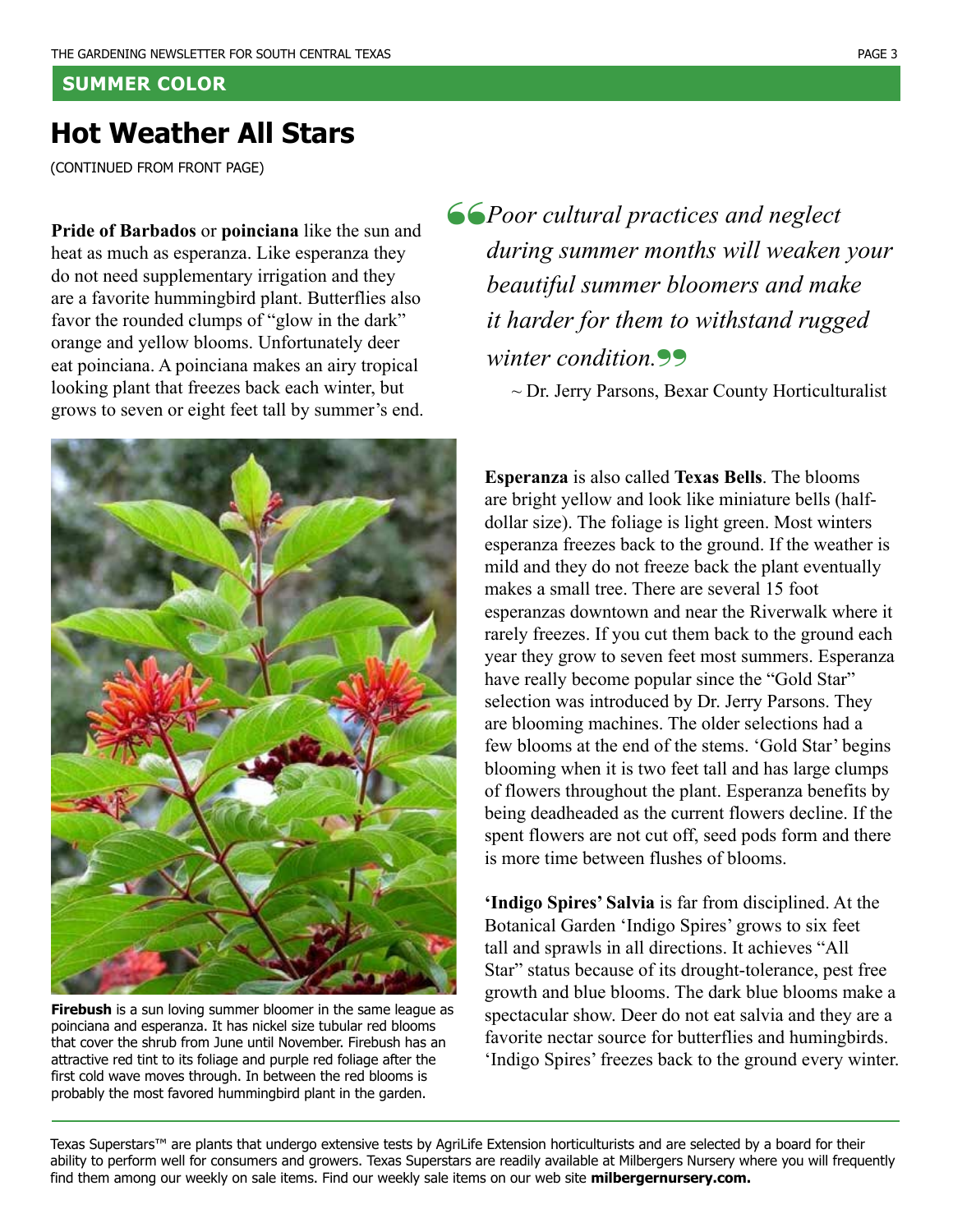# **Cutback Now To Ensure Fall Blooms Later**

**By Dr. Jerry Parsons**

Blooms may last longer in cooler climates but cooler climates do not have the potential for two spectacular bloom periods each year as South Texas does. Most of us expect our flowering perennials to bloom well in the spring but overlook the fall blooming season. Plants are not flowering to make us happy; they are flowering to produce seed and complete the reproductive stage of their life cycle. If the old flower stalks are cut off and not allowed to mature seeds, the plant will attempt to make more seed. Then we get to enjoy another bloom cycle. Flower petals burn in the summer sun. August is the time to act. Remember, shrubs that bloom after June usually do so from buds that are formed on shoots that grow the same year. These shrubs should be pruned in late winter to

promote vigorous shootgrowth in spring.

Hot weather greatly shortens the life and beauty of blooms. During the spring bloom season, Texas weather is making the transition from winter to summer. Unfortunately the transition period may only be for several days, i.e., Texas temperatures rapidly change from frosty to scorchy. The fall weather conditions, in comparison, are ideal for blooms. Usually extremely hot weather ends in September and the cooler temperatures, especially at night, signal that the South Central Texas second "spring" has begun. These cooler

temperatures stimulate plant growth and intensify the color and duration of the blooms. Many people do not prepare their plants for this second spring so they miss really the most spectacular bloom period.

**Roses** should be pruned or groomed during the first two weeks in September, no later than September 20. Fall pruning is lighter than in the spring. Cut about one-fourth to one-third of the bush. When pruning miniatures, other than cleaning them out, simply cut off all the blooms. When pruning standard size roses remove all the blooms and bloom pods. The general shape of a rose bush should be open-centered or vaselike with canes evenly distributed around the outside.



You can cut large plants of **'Gold Star' esperanza** to the ground in July or August and have them blooming profusely as a multi-trunked perennial in October. The hotter the temperature when it is growing back, the faster it grows. After the cutback seed pod removal remember to water and fertilize your plant.

Texas Superstars™ are plants that undergo extensive tests by AgriLife Extension horticulturists and are selected by a board for their ability to perform well for consumers and growers. Texas Superstars are readily available at Milbergers Nursery where you will frequently find them among our weekly on sale items. Find our weekly sale items on our web site **milbergernursery.com.**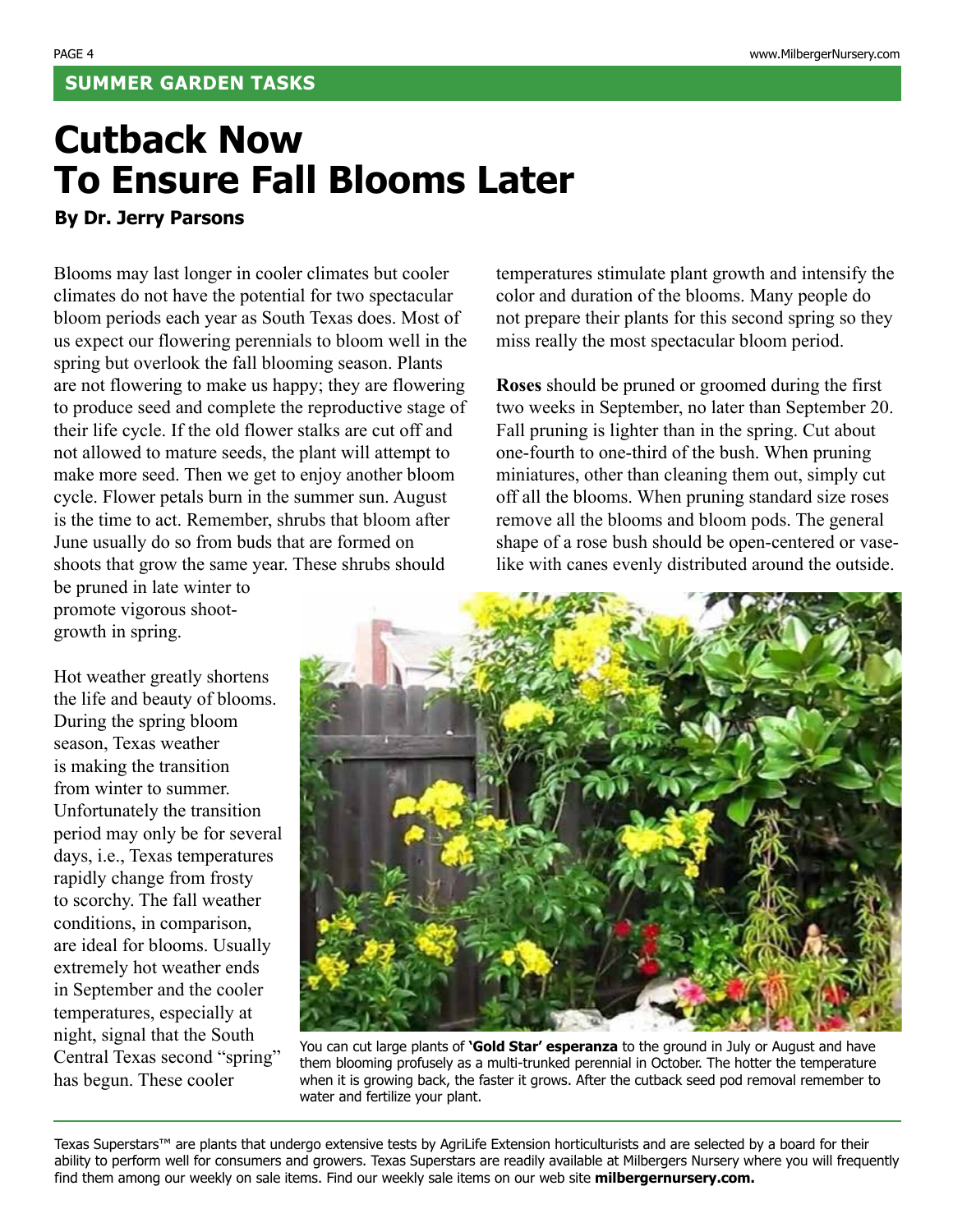### **TREES AND SHRUBS**

# **Is My Sago Palm Dead?**

**By Robert Richer, Texas A&M AgriLife Extension Service**

There are several genera and about 200 species of plants referred to as cycads but the most common by far in our area is Cycas revoluta, which is commonly known as **Sago palm**, even though it isn't a true palm. These plants add a tropical look to the landscape and are generally considered cold hardy in our area. However, when temperatures dropped blow freezing this past February many plants were severely affected including Sago palms, many of which lost all of their leaves leaving many area gardeners wondering if their plant is dead or not.



New leaves slowly emerging from a freeze-damaged **Sago palm**. Although they are not true palms they are a muchloved evergreen that develops a stout trunk topped with dark green, glossy fronds. They add a splendid tropical palm tree-like element to smaller landscapes and patio gardens. Plant as a single specimen to avoid overcrowding.

"*The Sago palm is not actually a palm but a cycas—a seed plant distinguished by stiff evergreen palm-like leaves. Sagos have become a very popular landscape plant due to their palm-like appearance and generally hearty and slow-growing nature.*" ~ David Rodriguez, Extension Horticulturist

for Bexar County

Your sago is most likely fine, but is just taking its time putting out new growth. The terminal bud is semi protected inside the top end of the trunk and while the temperature was cold enough to destroy the leaves, the big freeze we had last February doesn't seem to have been cold enough or for long enough to kill the terminal buds. Most sagos around town have begun to show new growth at the top of the trunk and the rest will most likely follow in turn. Many are sending out new offsets from the base, commonly referred to as "pups." These can be pried away from the base of the trunk (to maintain a single-trunked plant for easier access and maintenance) and either discarded or potted up to start new plants.

Sagos are dioecious, meaning they have separate male and female plants. Many of these plants around have "bloomed" this spring/summer, sending up either an elongated pollen structure (male plants), or producing a large rounded mass in the center (female plants). This has contributed to the delay in the emergence of new leaves, especially in the case of female plants that bloomed.

So be patient if your plant still looks like a shaggy, short totem pole in your landscape. It should start pushing out some new fronds soon.

Milberger's has the largest selection of fresh, well-rooted trees in the area. Our South Texas landscape and tree experts can give you advice on which A&M recommended trees would be most suitable for your landscape. Visit our web site at **milbergernursery.com** and click through to our on-line tree lot for selection and planting guidelines.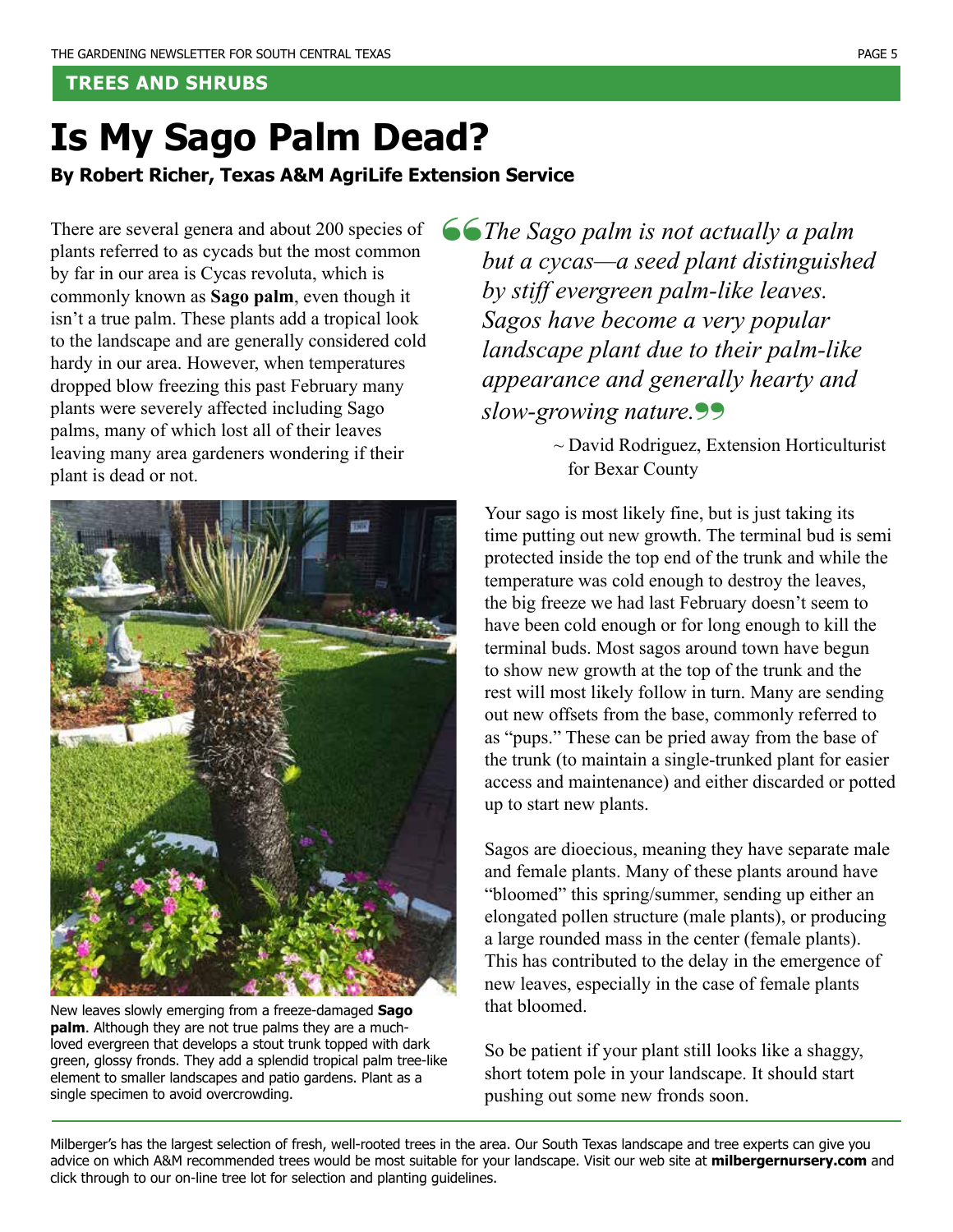# **What Do You Do With Your Lawn When It's So Hot?**

### **By Dr. Becky Grubbs, Texas AgriLife Extension Service**

Summer in Texas can be very hot and dry. July, August and September are among the hottest months with the highest temperatures. Here are some lawn care management tips from *AggieTurf* to help your lawn stay healthy throughout the summer.

**Water** as efficiently as possible to conserve resources and to promote dense, healthy turfgrass growth. If warm season turfgrass undergoes a prolonged period of drought, it can go into summer dormancy: cease to grow, turn a tan golden-brown color and then recover when water becomes available as fall approaches.

As fall approaches, remember that watering your lawn can have a significant impact on turfgrass diseases. As a rule of thumb, water early in the morning.

Evening watering can prolong periods of leaf wetness and promote conditions for disease. Turfgrass growth starts to slow in the fall which means that less water and fertilizer are required.

**Mowing:** During the hottest parts of summer, you do not need to mow your lawn. However, mowing and removal of clippings during this time can be helpful in managing weed populations.



When the summer heat is on, it is much better to water in the morning, don't wait until evening, to make sure the plants are well hydrated going into the heat of the day. Evening watering can prolong periods of leaf wetness and promote conditions for disease

**Insect Damage:** Three common lawn insects to be aware of during summer months are mites, grubs and chinch bugs.

 $\sim$  For mites there are several insecticide options for severe cases, but one effective tactic is to scalp the infested area and remove the grass clippings, physically displacing many of the mites.

 $\sim$  Grub damage appears as irregularly shaped patches resembling drought stress. Another sign is that skunks, armadillos and possums will start to dig up areas of your lawn. Timing is important for treating grubs. Waiting too long can drastically reduce the effectiveness of lawn insecticides.

> $\sim$  Chinch bugs are common summer pests in southern lawns. They may be noticeable without magnification, but still somewhat small and sometimes hard to spot without help.

### **Lawn Diseases:**

The two common turfgrass diseases during summer are Take-All Root Rot (TARR) and Gray Leaf Spot (GLS). Be sure to properly identify a turfgrass problem before applying treatments.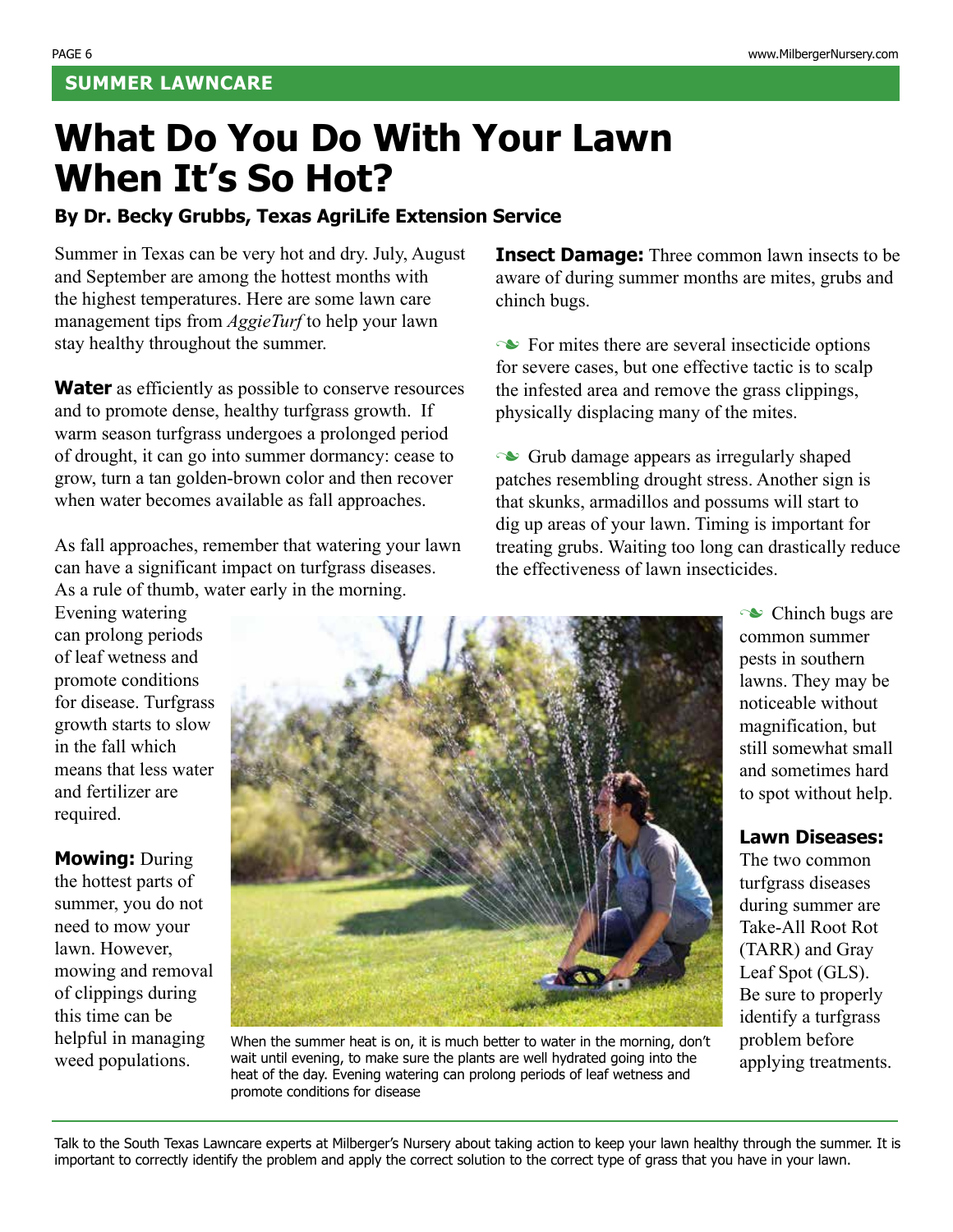### **JULY GARDENING TIPS**

# **Maintaining Your Summer Garden**

### **By Dr. Jerry Parsons**

**Plant:** For summer color and fall beauty, plant Texas' tough annuals and heat-loving tropicals in beds and containers. To brighten a landscape in the heat of the summer, plant lantana, bougainvillea, mandevilla vine, allamanda, hibiscus, salvia, periwinkle, marigold, zinnia, portulaca, purslane, copper plant, and Bush Morning Glory.

**Prune:** Roses (except climbing varieties) should be pruned early August to insure fall bloom. Remove one third of the bush with old canes, dead canes, spent bloom stems comprising the majority removed. This will stimulate vigorous new growth and abundant fall blooms.

Keep tree pruning to a minimum during summer especially on oaks.

**Fertilize** hanging baskets and other containerized plants regularly with a water-soluble fertilizer.

If you failed to make a second application of fertilizer to your lawn in June and moisture is available, do so now.

**On the Lookout:** Insects to watch for include white flies, spider mites, webworms, tent caterpillars, aphids and grasshoppers. Symptoms of chinch bug damage can appear anytime in healthy St. Augustine lawns. Look for dry, burnedlooking patches in the hottest parts of the lawn. Control with any contact insecticide.

Trees and shrubs may experience some leaf drop this time of year, caused by summer's heat and dry weather stress. There is nothing which can be done except mulch and hope for cooler weather. Fall webworms may appear on pecan, mulberry, ash, persimmon, and other trees.

**Odd Jobs:** Give special attention to water requirement of leafy garden plants such as coleus, caladiums and elephant ears during hot, sunny periods.

Mulch heavily. Maintain a heavy (two to four inches) mulch throughout your landscape and gardens to reduce water needs and eliminate weeding. Water plants when needed and not according to the calendar or day of the week. Water (soak) thoroughly rather than applying frequent light sprinklings.

# It's Free. Subscribe to our Newsletter.

Have Milberger's Gardening South Texas Newsletter delivered to your in-box every month (except January). You can find and download this publication from our website **MilbergerNursery.com** at anytime at absolutely no cost. Or, if you prefer we will send it to you by email when it first comes out.

Just write your email address on the line below and hand it to one of the friendly folks who work at the nursery. Or you can mail it to us at Milberger's Nursery, 3920 North Loop 1604, San Antonio, TX 78347. (You can stop your subscription at any time you choose.)

eMail Address \_\_\_\_\_\_\_\_\_\_\_\_\_\_\_\_\_\_\_\_\_\_\_\_\_\_\_\_\_\_\_\_\_\_\_\_\_\_\_\_\_\_\_\_\_\_\_\_\_\_\_\_\_\_\_\_\_\_\_\_\_

We always respect your privacy. Your email address will never be shared with anyone who is not associated with Milberger's Nursery.